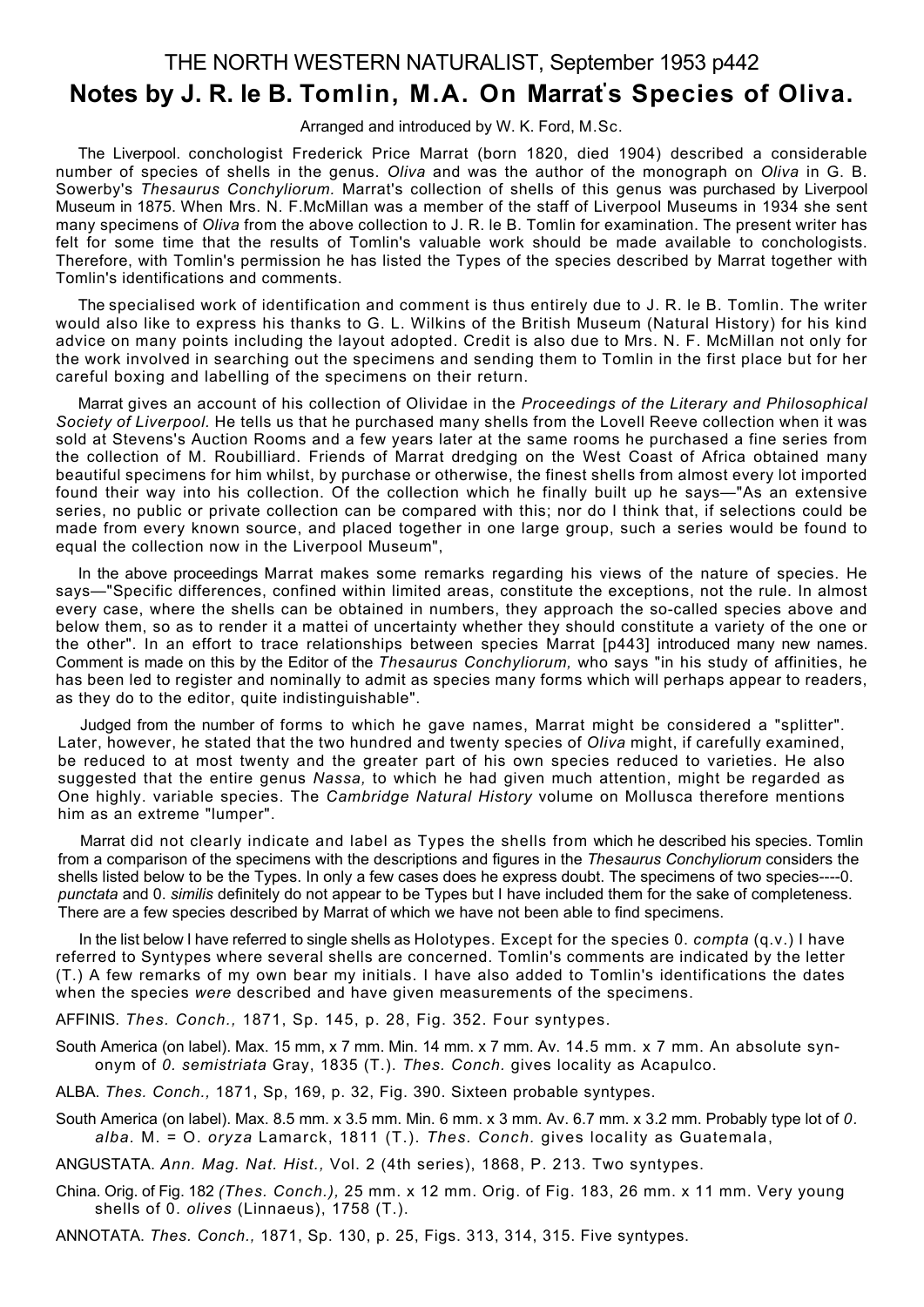Sierra Leone. Max. 24 mm. x 8 mm. Min. 19 mm. x 5 mm. Av. 20.5 mm. x 6.8 mm.

ARCTATA. *Thes. Conch.,* 1871, Sp. 99, p. 20, Figs. 229, 230. Holotype only. China Sea. 25 mm. x 10 mm. Obviously the young of *0. pacifica* M. (T.).

#### [Page 444]

- BEWLEYI. *Thes. Conch.,* 1870, Sp. 25, p. 7, Fig. 44. Holotype only. South America. 42 mm. x 18 mm. = 0. *reticularis* Lamarck, 1811 (T.) Spelt *bewleyi* on caption to plate, *bewlei* on page 7. Mrs. McMillIan notes that it was named after I. Bewley of Poulton (W.K.F.), BLANDA. *Ann. Mag. Nat. Hist.,* Vol. '20 (3rd series), 1867, p. 214. Holotype only.
- No locality. 20 mm. x 9 mm. it is the young of 0. *ispidula* (Linnaeus), 1758 (T.)
- BRUNNEA. *Thes. Conch.,* 1870, Sp. 24, p. 7, Figs. 54, 55. Holotype only. Borneo. 33 mm. x 15 mm. *=0. spicata* (Roding), 1798 (T.).
- BULLATA. *Thes. Conch.,* 1871, Sp. 215, p. 40, Fig. 448. Holotype only. No locality. 60 mm. x 26 mm. Probably an unusually elongate 0. *fulurator* (Roding), 1798 (T.).
- CANA. *Thes. Conch . ,* 1870, Sp. 69, p. 14, Fig. 152. Holotype only.
- New Guinea. 37 mm. x 15 mm. Is a poor example of 0. irisans Lamarck, 1811 (T.).
- CAUTA. *Thes. Conch.,* 1871, Sp. 131, p. 25, Figs. 327, 328, 329. Three syntypes.
- West Africa. Orig. of Fig. 327, 31 mm x 11 mm. Orig. of Fig. 328,
- 26 mm. x 10 mm. Orig. of Fig. 329, 23 mm. x 8 mm. ? juvenile 0. in*tosia* (Roding), 1798 (T.).
- CIRCINATA. *Thes. Conch.,* 1871, Sp. 109, p. 21, Fig. 277. Holotype only.
- Bahia, Brazil. 56 mm. x 23 mm. = *0. sayana* Ravenel, 1834 (T.). CLARA. Thes*. Conch.,* 1870, Sp. 88, p. 18, Figs. 199, 200. Two syntypes. No locality. Orig. of Fig. 199, 28 mm. x 13 mm. Orig. of Fig. 200, 27 mm. x 12 mm. They appear to be rather young *0. leucostoma* Duclos, 1835 (T.).
- COMPTA. *Thes. Conch.,* 1871, Sp. 200, p. 38, Fig. 432. Holotype and six paratypes.
- California, Holotype 7 mm. x 2.5 mm. Type lot of *0. compta* M., the actual type in tube = 0. *volutelloides* M. (T.).
- CONCINNA. *Thes. Conch.,* 1870, Sp. 60, p. 13, Figs. 100, 101. Two syntypes.
- New Caledonia. Orig. of Fig, 100, 44 mm. x 18 mm. Orig. ? of Fig. 101, 48 mm. x 18 mm. Immature shells dark form of *0. tremulina* Lamarck, 1811 (T.).
- CYLINDRICA. *Ann. Mag. Nat. Hist.,* Vol. 20. (3rd series), 1867, p. 214. Three syntypes.
- Borneo. Orig. of Fig. 194 in *Thes. Conch.,* 36 mm. x 16 mm. Two others, 44 mm. x 19 mm. and 45 mm. x 19 mm. Same species as *0. ornata* M. (T.). *(0. cylindrica* precedes *0. ornata* and therefore has priority (W.K.F.)).
- ELONGATA. *Thes. Conch.,* 1871, Sp. 166, p. 32, Figs. 386, 387. Eight probable syntypes.
- West Indies. Max. 12 mm. x 4 mm. Min. 8 mm. x 3 mm. Av. 10.4 mm. x 3.5 mm. There are two sets of this with four shells in each set. Tomlin's note in one box says—"there are two lots of this and I can not say which are types. The smallest shell in this box is evidently Fig. 387 but the others are much too large for Fig. 386". A note in the other box says "? Types of species", *Emus. Ann. Mag. Nut. Hist.,* Vol. 2 (4th series), 1868, p. 213. holotype only.
- No locality. 9 mm. x 4 mm. = 0. *dealbata* Reeve, 1850 (T.).
- *Ann. Mag. Nat. Hist.,* Vol. 20 (3rd series), 1867, p. 214. Holotype only.
- No locality. 12 loin. x 8 min.
- FABULA. *Thes. Conch.,* 1871, Sp. 190, p. 36, Figs. 420, 421. Six syntypes.
- No locality. Max. 10 mm, x 4 mm. Min. 7.5 mm. x 2.5 mm. Av. 8.5 mm. x 3 mm. = O. *lepta Duclos,* 1835 (T.).
- FIGURA. *Thes. Conch.,* 1870, Sp. 26, p. 7, Fig. 45. Holotype only. South America. 42 mm. x 18 mm. This is a pretty, dark variety of 0. *reticularis* Lamarck, 1811 (T.).
- FLAVA. *Thes. Conch.,* 1870, Sp. 73, p. 15, Figs. 156, 157. Two syntypes. No locality. Orig. of Fig. 156, 37 mm. x 20 mm. Orig. of Fig. 157, 33 mm. x 15 min. = *0. elegans* Lamarck, 1811 (T.).
- FORMOSA. *Thes. Conch.,* 1870, Sp. 16, p. 5, Figs. 29, 30. Holotype only.
- No locality. 46 min. x 19 min. = 0. *spicata* (Boding), 1708 (T.).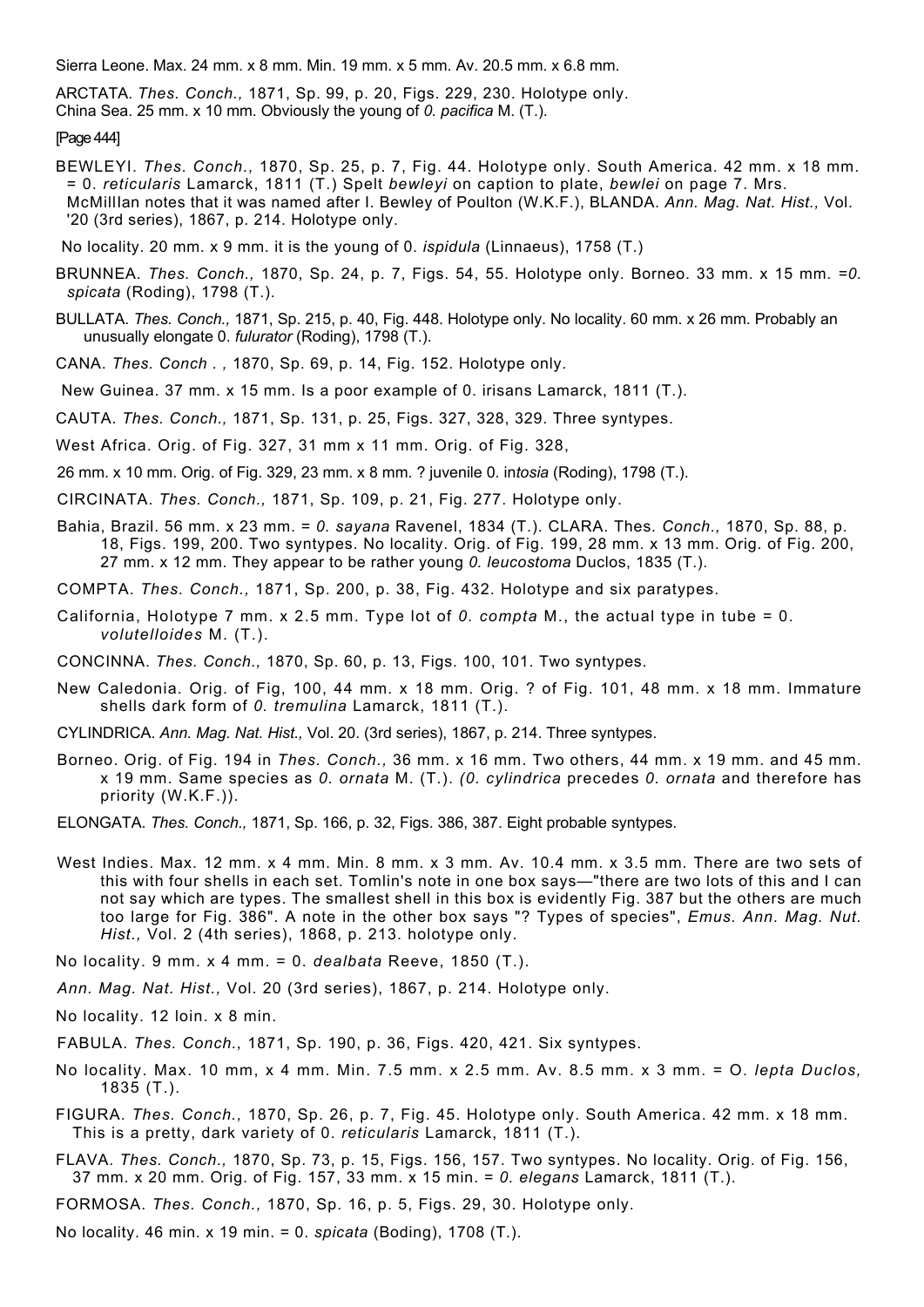FORTUNEI *Thes. Conch.,* 1871, Sp. 191, p. 36, Figs. 422, 423. Six syntypes.

China. Max. 10 mm. x 8 mm. Min. 9 mm. x 3,5 mm. Av. 9.5 min. x 3.8 mm. *0. fortunei* M. Never described by Adams (T.). (This comment refers to the fact that the species is credited to Adams in the *Thes. Conch.* (W.K.F.))

- 
- FULVA. *Thes. Conch.,* 1871, Sp. 222, p. 42, Fig. 471. Holotype only. No locality. 32 mm. x 15 tom. 0. oliva (Linnaeus), 1758, a juvenile shell (T.).

FUMOSA. *Thes. Conch.,* 1870, Sp. 58, p. 13, Fig. 119. Holotype only.

No locality. 71 mm. x 30 mm. A very ordinary 0. *tremulina* Lamarck, 1811 (T.).

FUSCATA. *Thes. Conch.,* 1870, Sp. 8, p. 4, Figs. 20, 21, 22. Six syntypes.

California. Max. 44 min. x 18 mm. Min. 31 mm. x 14 mm. Av. 39 mm. x 16.5 mm. = 0. *spicata* (Reding), 1798 (T.).

GRAPHICA. *Thes. Conch.,* 1870, Sp. 18, p. 6, Fig. 36. Three possible syntypes

- South America. Largest 43 mm. x 24 mm. Others 35 mm. x 20 mm and 29 mm. x 16 mm. I should say the largest shell is the original of Fig. 36 though it differs in one or two details of colouring. These three are each labelled 35 *(porcea* M.) but the tray has the name *graphica* pasted in. Both are synonyms of *0. obesina* Duclos, 1835 (T.).
- GRATA. *Thes. Conch.,* 1871, Sp. 221, p. 41, Fig. 470. Holotype only. No locality. 24 mm. x 11 mm. = *0. stainforthii* Reeve, 1850 (T.).

INFRENATA. *Thes. Conch.,* 1870, Sp. 74, p. 16, Fig. 161. Holotype only.

No locality. 42 mm. x 23 mm. = *0. elegans* Lamarck, 1811 (T.).

INORNATA. *Thes. Conch.,* 1870, Sp. 68, p. 14, Fig. 155. Holotype only. Fiji Islands. 31 mm. x 14 mm.

INTRICATA. *Thes. Conch.,* 1871, Sp. 140, p. 27, Figs. 344, 345. Two syntypes.

[Page 446]

Bay of Bengal (on label). Orig. of Fig. 344, 32 mm. x 13 mm. Orig. of Fig. 345, 27 mm. x 11 mm. = 0. *ancillarioides* Reeve, 1850 (T.). The *Thes. Conch.* gives the locality as Africa which Tomlin points out is wrong.

JAMAICENSIS. Ann. *Mag. Nat. Hist.,* Vol. 20 (3rd series), 1867, p. 213. Holotype only.

Jamaica. 38 mm. x 18 mm. Another of these colour vars. of 0. *reticularis* Lamarck, 1811 (T.).

- KEENII. *Tics. Conch,* 1870, Sp. 78, p. 16, Fig. 164. Holotype only. Moluccas (on Label). 38 mm. X 19 nun. = *0. elegans Lamarck,* 1811
- (T.) The *Thes. Conch.* gives the locality as Fiji Islands

(W.K.F.).

- LABUANENSIS. *Thes. Conch.,* 1871, Sp. 129, p. 25, Figs. 311, 312. Two syntypes.
- Labuan Island, Borneo. Orig. of Fig. 311, 33 mm. x 13 mm. Orig. of Fig. 312, 28 mm. x 12 mm. An old label says "collected and presented *by* Dr. Collingwood" but no date is given (W.K.F.).
- LACTEA. *Thes. Conch.,* 1871, Sp. 158, p. 30, Fig. 376. Seven syntypes. Egmont Key (on label): Max. 13 mm. x 5 mm. Min. 10 mm. x 4 mm. Av. 11 mm. x 4.5 min. I should say not *0. nivea* (Gmelin), 1790, much more like fine live examples of *0. elongata* M. (T.). (This comment refers to an old label enclosed in the box. The *Thes. Conch.* gives the locality as Edgemont Bay (W.K.F.)). *Thes. Conch.,* 1871, Sp. 134, p. 26, Figs. 330, 331. Holotype only.

Seychelles. 18 mm. x 7 mm. A very young shell of 0. *similis* M. (T.).

Spelt *laevis* on page 26, *Neve* on caption to plate (W.K.F.).

LIGNARIA. *Ann. Mag. Nat. Hist.,* Vol. 2 (4th series), 1868, p. 212.

Holotype only.

- Borneo. 45 mm. x 20 mm.= 0. *irisans* Lamarck, 1811 (T.). The brown interior is quite usual in *irisans* and this is certainly *an irisans* with an unusually short spire (T.).
- LUTEA. *Thes. Conch.,* 1871, Sp. 212, p. 39, Figs, 444, 445. Two syntypes.

No locality. Orig. of Fig. 444, 28 mm. x 13 mm. ()rig. of Fig. 445, 28 mm. x 13 mm.

MERCATORIA. *Thes. Conch.,* 1871, Sp. 111, p. 22, Figs. 268, 269. One syntype.

West Indies (ex *Thes. Conch.).* 41 men. x 19 mm. = *0. reticularis* Lamarck, 1811 (a light coloured variety)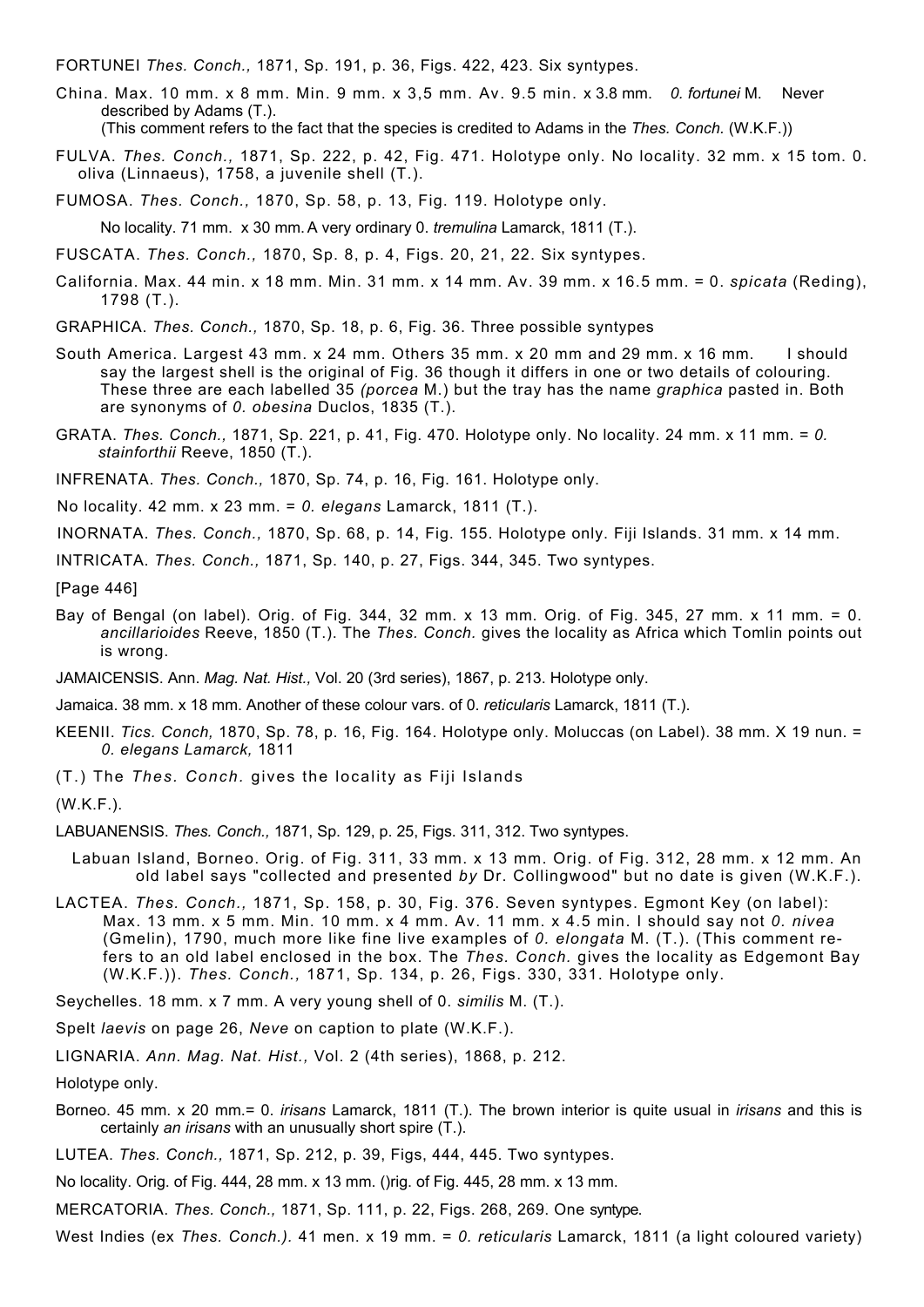(T.). This shell is the original of Fig. 268. The original of Fig. 269 has not been found (W.K.F.).

MICULA. *Thes. Conch.,* 1871, Sp. 216, p. 40, Fig. 468. Holotype only.

No locality. 5 mm. x 2.5 mm. In the *Thes. Conch.* Alexandria is given as the locality for this species. Tomlin comments "it is, of course, an error : there is no *Oliva,* or *Olivella* in the Mediterranean. It is an Indian Ocean species".

MILIACEA. *Thes. Conch.,* 1871, Sp. 209, p. 39, Fig. 441. Four possible syntypes.

West Indies. Max. 5 mm. x 2.5 mm. Min. 4 mm. x 2 nun. Av. 4.5 mm. x 2.1 mm. ? Types of *miliacea* M. but none of four fits his [p 447] size line. The species is obviously the young of mutica Say, 1822 (T.). (This name is spelt *milliacea* on page :39 but *miliacea* on the caption to the plate (W.K.F.)).

MUCRONATA. *Thes. Conch.,* 1871, Sp. 115, p. 22, Figs. 274, 275. Two syntypes.

- No locality. Orig. of Fig. 274, 20 mm. x 11 mm. Orig. of Fig. 275, 16 mm. x 9 mm. = *0. todosina* Duclos, 1835 (T.).
- Nom. Ann. *Mag. Nat. Hist.,* Vol. 2 (4th series), 1868, p. 213. Holotype only.

British Colombia. 11 mm. x 4.5 mm.

OBLONGA. Ann, *Mag. Nat. Hist.,* Vol. 2 (3rd series), 1867, p. 215. Holotype only.

South America. 63 mm. x 28 men.

ORNATA. *Ann. Mag. Nut. Hist.,* Vol. 2 (3rd series), 1867, p. 214. Two syntypes.

- Australia. Orig. of Fig. 102, (Thes. Conch*.),* 39 mm. x 16 mm. Orig. of Fig. 103, 45 mm. x 19 mm. = *0. cylindrica* M. (T.).
- OVATA. *Thes. Conch.,* 1871, Sp. 117, p. 23, Figs. 281, 282. Holotype only.
- No locality. 25 nun. x 17 mm. = O. *deshayesiana* Ducros, 1857 (T.).
- PACIFICA. *Thes. Conch.,* 1870, Sp. 70, p. 15, Fig. 151. Holotype only. China Sea. 38 mm. x 15 men. See remarks under *0. Arctata,*

PIPERATA**.** *Ann. Mag. Nat. Hist.,* Vol. 2 (3rd series), 1867, p. 214. Two syntypes.

No locality. Orig. of Fig. 402, *Thes. Conch.,* 16 mm. x 6 mm. Orig. of Fig. 403, 17 mm. x 7 mm. = *0. jaspidea* (Omelin), 1790 (T.). Spelt *piperata* in original description, *piperita* in *Thes. Conch.*

PLANA. *Thes. Conch.,* 1871, Sp. 219, p. 4, Fig. 463a Holotype only. No locality. 7 mm. x 3 mm. Merely one of the shorter, broader forms of 0. oryza Lamarck, 1811 (T.).

POLITA. *Ann,. Mag. Nat. Hist.,* Vol. 20 (3rd series), 1867, p. 213. Two syntypes.

West Indies (ex. *Thes. Conch).* Orig. of Fig. 80 *(Thes. Conch.), 17* mm. x 7 men. Orig. of Fig. 81, 16 mm. x 7 mm.

PORCEA. *Thes. Conch,* 1870, Sp. 19, p. 6, Fig. 35. See remarks under *0. graphica.*

PROPINQUA. *Thes. Conch.,* 1870, Sp. 64, p. 14, Figs. 141, 142. Two syntypes.

Ceylon and Singapore (ex. *Thes. Conch.)* Orig. of Fig. 141, 43 min. x 19 mm. Orig. of Fig. 142, 40 mm. x 18 mm. It comes very near to *0. leucostoma* Duclos, 1835 (T.).

PULCHRA. *Ann. Mag. Nat. Hist.,* Vol. 2 (4th series), 1868, p. 214. Hole-type only.

No locality. 6.5 mm. x 3 mm. = *0. dealbata* Reeve, 1850 (T.).

PULICARIA. *Thes. Conch.,* 1871, Sp. 218, p. 41, Fig. 464. Holotype only.

No locality. 14 mm. x 5 mm. A poor, worn and smooth example of 0. *gracilis* Broderip and G. B. Sowerby, 1829 (T.).

PULLA. *Thes. Conch.,* 1871, Sp. 183, p. 35, Fig. 411. Holotype only. South America. 18 mm. x 7 mm. = *0. anazora* Duclos, 1835 (T.).

#### [Page 448]

PUNCTATA. *Thes. Conch.,* 1870, Sp. 6, p. 4, Figs. 12, 13. Eight (not types).

Mazatlan. Max. 33 mm. x 16 mm. Min. 26 mm. x 9 mm. Av. 30.5 mm. x 13.5 mm. 0. *punctata* M., but not the types; not large enough (T.).

PUSILLA, *Thes. Conch.,* 1871, Sp. 150, p. 29, Figs. 356, 357, 358. Ten syntypes.

Gulf of Florida. Max. 8 mm. x 3.5 mm. Min. 6 mm. x 3 mm. 6.5 min. x 3.2 mm. Types of *0. pusilla* M., but there is no shell at all like the size of Fig. 356 (T.).

RECLUSA. *Thes. Conch.,* 1871, Sp. 27, p. 7, Fig. 264. Holotype only. Gulf of Florida (ex *Thes. Conch.).* 44 mm. x 19 mm. A pale var. of *0. reticularis* Lamarck, 1811 (T.).